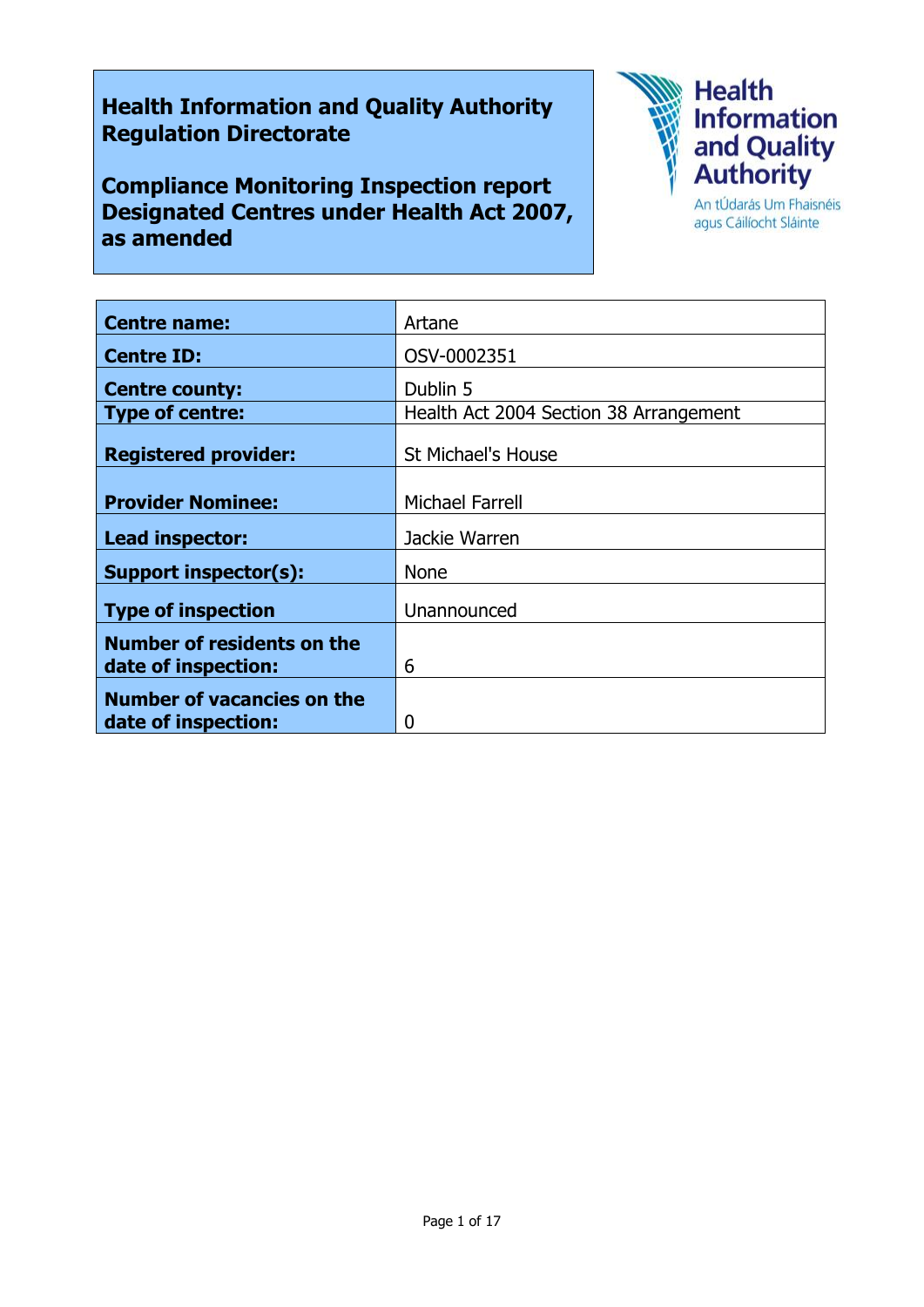### **About monitoring of compliance**

The purpose of regulation in relation to designated centres is to safeguard vulnerable people of any age who are receiving residential care services. Regulation provides assurance to the public that people living in a designated centre are receiving a service that meets the requirements of quality standards which are underpinned by regulations. This process also seeks to ensure that the health, wellbeing and quality of life of people in residential care is promoted and protected. Regulation also has an important role in driving continuous improvement so that residents have better, safer lives.

The Health Information and Quality Authority has, among its functions under law, responsibility to regulate the quality of service provided in designated centres for children, dependent people and people with disabilities.

Regulation has two aspects:

• Registration: under Section 46(1) of the Health Act 2007 any person carrying on the business of a designated centre can only do so if the centre is registered under this Act and the person is its registered provider.

▪ Monitoring of compliance: the purpose of monitoring is to gather evidence on which to make judgments about the ongoing fitness of the registered provider and the provider's compliance with the requirements and conditions of his/her registration.

Monitoring inspections take place to assess continuing compliance with the regulations and standards. They can be announced or unannounced, at any time of day or night, and take place:

▪ to monitor compliance with regulations and standards

▪ following a change in circumstances; for example, following a notification to the Health Information and Quality Authority's Regulation Directorate that a provider has appointed a new person in charge

▪ arising from a number of events including information affecting the safety or wellbeing of residents

The findings of all monitoring inspections are set out under a maximum of 18 outcome statements. The outcomes inspected against are dependent on the purpose of the inspection. Where a monitoring inspection is to inform a decision to register or to renew the registration of a designated centre, all 18 outcomes are inspected.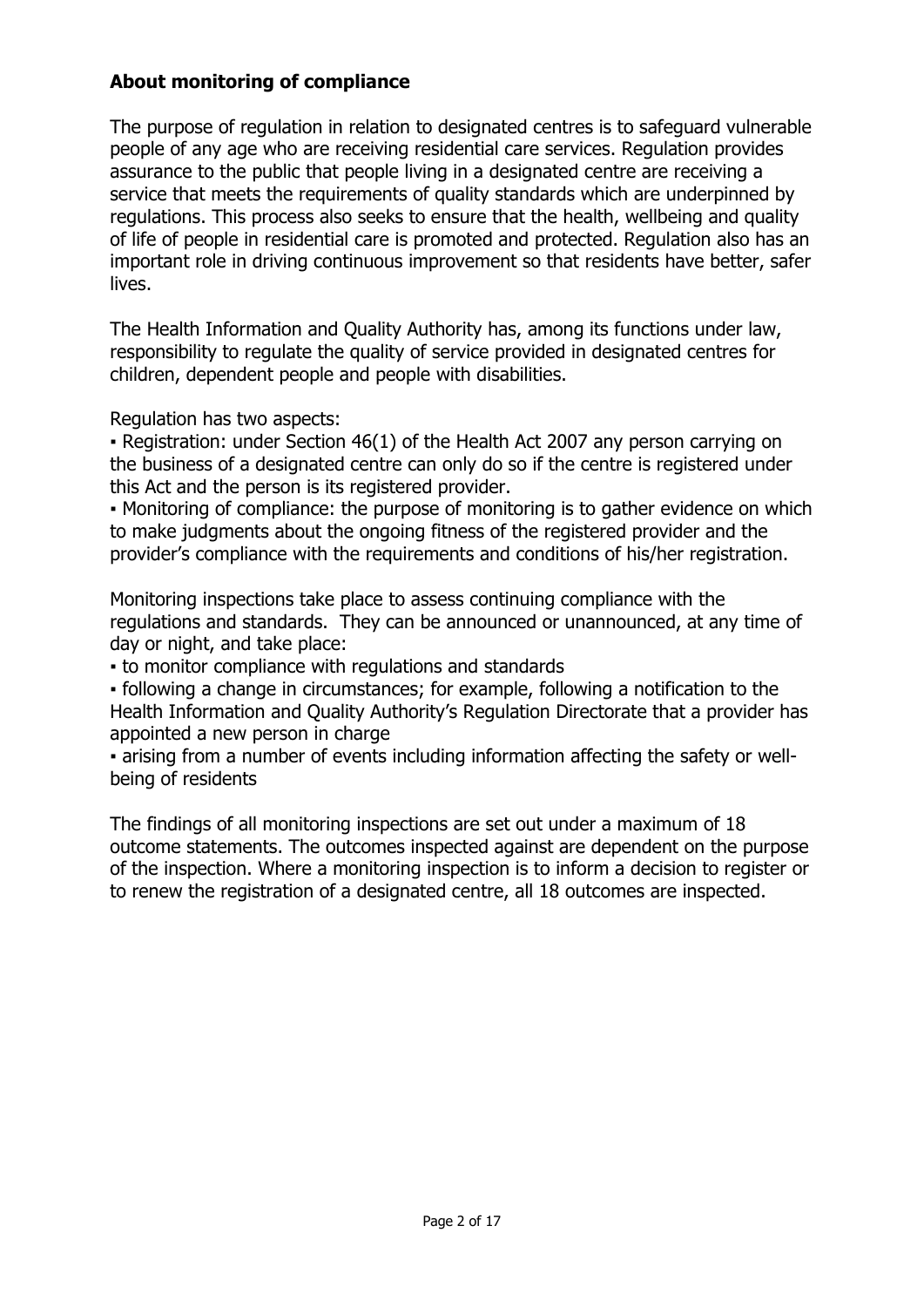**Compliance with the Health Act 2007 (Care and Support of Residents in Designated Centres for Persons (Children And Adults) With Disabilities) Regulations 2013, Health Act 2007 (Registration of Designated Centres for Persons (Children and Adults with Disabilities) Regulations 2013 and the National Standards for Residential Services for Children and Adults with Disabilities.**

This inspection report sets out the findings of a monitoring inspection, the purpose of which was to monitor compliance with National Standards. This monitoring inspection was un-announced and took place over 1 day(s).

#### **The inspection took place over the following dates and times**

From: To: 27 April 2017 10:00 27 April 2017 18:35

The table below sets out the outcomes that were inspected against on this inspection.

| <b>Outcome 05: Social Care Needs</b>              |
|---------------------------------------------------|
| Outcome 06: Safe and suitable premises            |
| Outcome 07: Health and Safety and Risk Management |
| Outcome 08: Safeguarding and Safety               |
| Outcome 11. Healthcare Needs                      |
| Outcome 12. Medication Management                 |
| Outcome 14: Governance and Management             |
| Outcome 17: Workforce                             |
| Outcome 18: Records and documentation             |

### **Summary of findings from this inspection**

Background to the inspection:

This was a monitoring inspection carried out to monitor compliance with the regulations and standards.

### How we gathered our evidence:

As part of the inspection, the inspector observed practices and reviewed documentation such as health and social care files, medication records, and health and safety documentation. The inspector met with all six residents who lived in the centre, and with three staff members, the person in charge, and her line manager. The residents told the inspector that they enjoyed their lives, living in the centre and felt safe there. They also said that staff looked after them well, that they enjoyed their leisure time and that they had plenty of involvement in the local community. They also said that they enjoyed their meals in the centre, as they were involved in choosing their meals and shopping for food.

### Description of the service:

The centre was comprised of a house in a suburb of a town, and was within easy reach of shops, restaurants, banks, cinemas, churches, public transport and other amenities. The centre provided a residential service to six male and female adults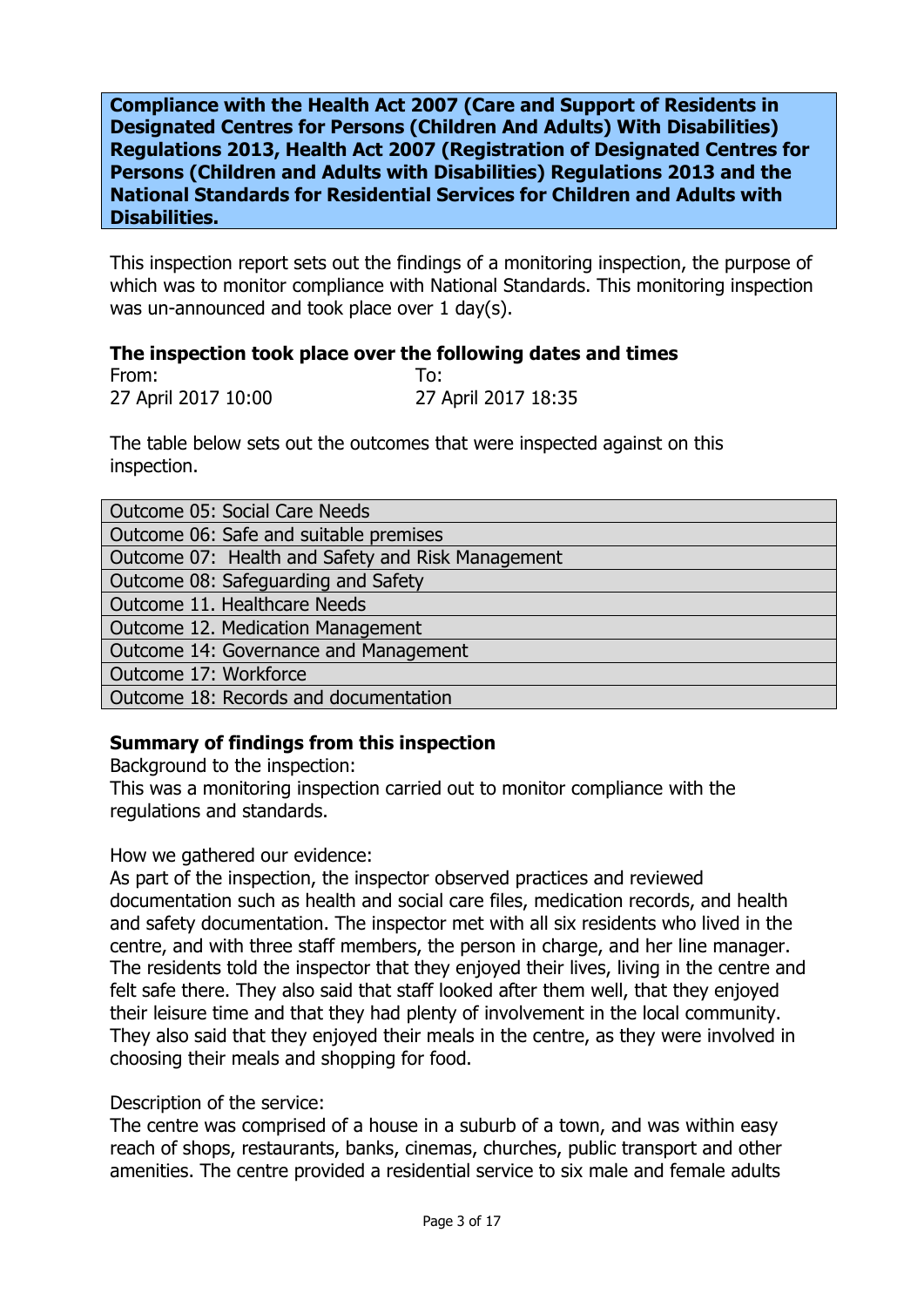with an intellectual disability, one of whom may also have a physical disability.

Overall judgment of findings:

Of the nine outcomes inspected, six were in compliance with the regulations and one was substantially compliant. Two outcomes were moderately non-compliant and there were no major non-compliances.

Residents received a good level of health and social care. They had interesting things to do during the day, and were also supported by staff to integrate in the local community. Residents' healthcare needs were well met and there were measures in place to safeguard them from any form of abuse. The centre was suitably staffed to meet the needs of residents.

While there were health and safety measures in place, improvement to risk management was required. Improvement was also required to some of the information in the directory of residents, and to access to some required documents. Minor improvement was required to the recording of some social care information.

The centre was well maintained, comfortable and suitably furnished and met the needs of residents using the service. Since the last inspection, most issues identified in the inspection report had been suitably addressed.

The provider had a clear governance system for the management of the centre, and auditing was being carried out to review and improve the quality and safety of the service.

Findings from the inspection and actions required are outlined in the body of the report and the action plan at the end.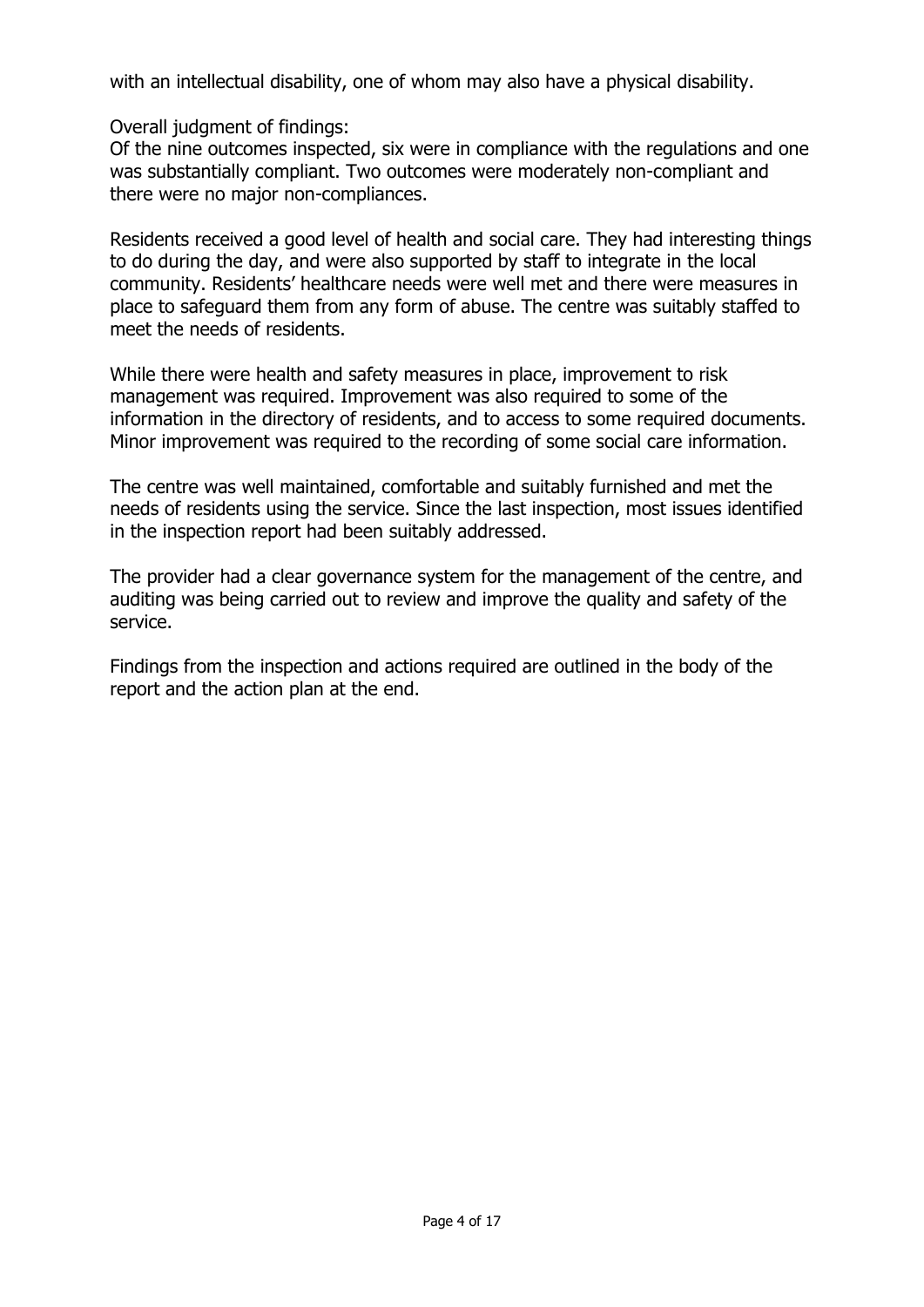**Section 41(1)(c) of the Health Act 2007. Compliance with the Health Act 2007 (Care and Support of Residents in Designated Centres for Persons (Children And Adults) With Disabilities) Regulations 2013, Health Act 2007 (Registration of Designated Centres for Persons (Children and Adults with Disabilities) Regulations 2013 and the National Standards for Residential Services for Children and Adults with Disabilities.**

#### **Outcome 05: Social Care Needs**

Each resident's wellbeing and welfare is maintained by a high standard of evidencebased care and support. Each resident has opportunities to participate in meaningful activities, appropriate to his or her interests and preferences. The arrangements to meet each resident's assessed needs are set out in an individualised personal plan that reflects his /her needs, interests and capacities. Personal plans are drawn up with the maximum participation of each resident. Residents are supported in transition between services and between childhood and adulthood.

### **Theme:**

Effective Services

# **Outstanding requirement(s) from previous inspection(s):**

No actions were required from the previous inspection.

### **Findings:**

The inspector found that residents had opportunities to participate in activities, appropriate to their individual assessed interests.

The arrangements to meet each resident's assessed social and personal needs were set out in individual personal plans. These plans had been developed at annual personal planning meetings, and considered the residents past and current interests. Residents, if they so chose, key workers, family members and the person in charge, attended these planning meetings. The inspector found that the plans were person-centred and focussed on improving the quality of residents' lives.

Residents' individual goals were identified and the person in charge ensured that support was provided to meet these goals. There were records to indicate, and residents confirmed that, their goals from the previous year had been addressed. However, some social care plans were not recorded in sufficient detail to guide practice, and did not reflect the understanding of residents' social care needs as demonstrated by staff.

This was a home based service, and residents had the choice of attending day services, remaining in the centre or going out in the local community as they chose. There was evidence that residents had involvement in a range of activities in the centre, the day service and the local area. Residents who met with the inspector confirmed this. Activities taking place in, and from, the centre included bowling, concerts and cinema, eating out or going for a drink, visiting family and friends, walking and outings. There were also magazines, television and DVDs supplied to residents in the centre. Residents were also involved in their own personal affairs, such as banking, personal shopping,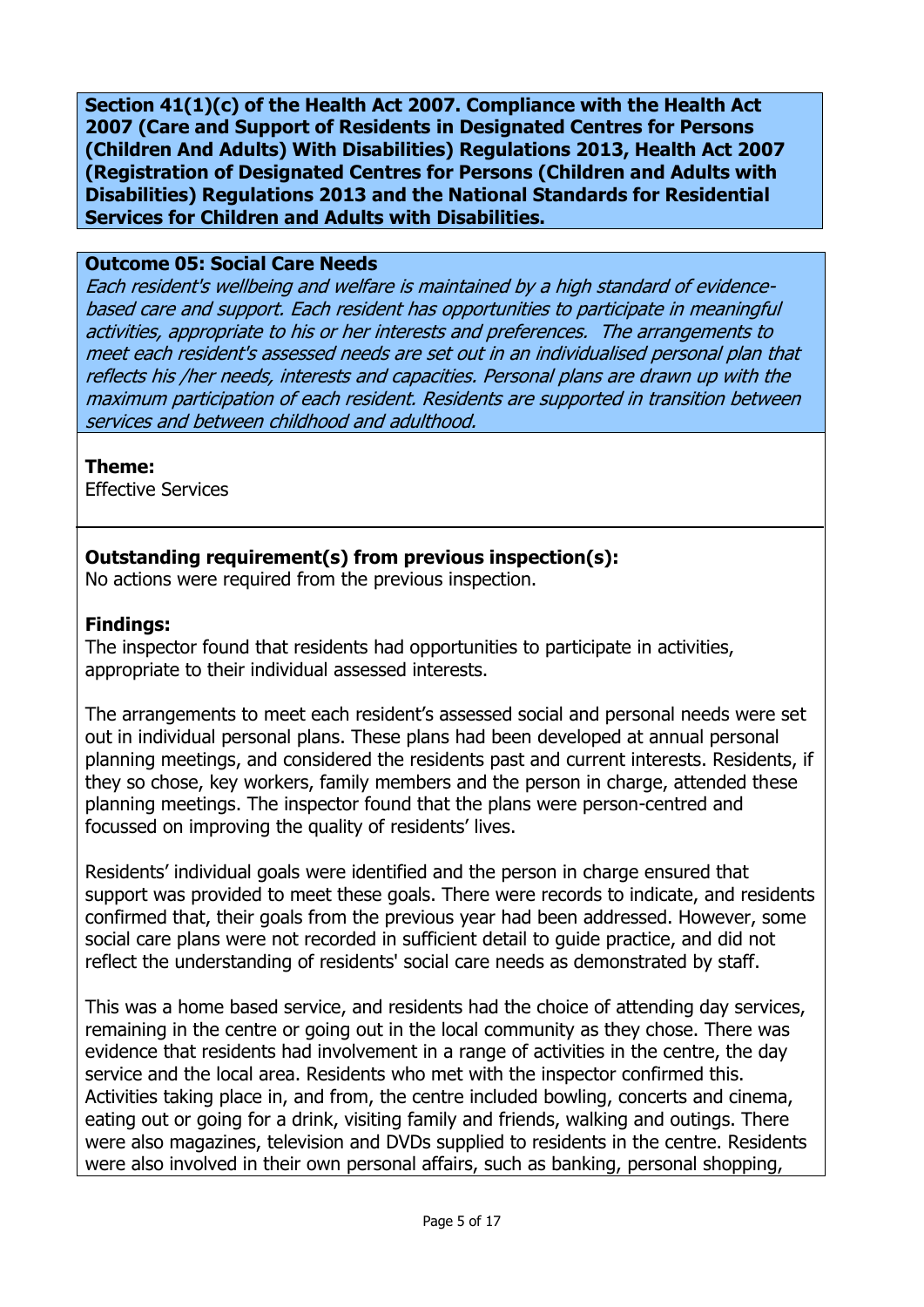housekeeping and laundry, cooking, and going to the post office as required. Some residents had jobs in the local area.

# **Judgment:**

Substantially Compliant

### **Outcome 06: Safe and suitable premises**

The location, design and layout of the centre is suitable for its stated purpose and meets residents individual and collective needs in a comfortable and homely way. There is appropriate equipment for use by residents or staff which is maintained in good working order.

### **Theme:**

Effective Services

# **Outstanding requirement(s) from previous inspection(s):**

The action(s) required from the previous inspection were satisfactorily implemented.

### **Findings:**

The design and layout of the centre was suitable for its stated purpose.

During the last inspection of this centre, it was found to be clean, comfortable and well maintained, and this standard continued to be evident.

The centre comprised a two-storey house in a residential area. There was adequate communal and private accommodation for residents and there was a secure garden to the rear of the house. One section of the centre was comprised of a separate unit, which could provide additional privacy for a resident as required. Each resident had his or her own bedroom. Bedrooms were suitably decorated and residents had personalised their rooms. A bathroom on the ground floor was fitted with an assisted bath and there were sufficient additional bathrooms available.

There was a well-equipped kitchen with dining space and two sitting rooms in the house. The communal rooms were bright, well furnished.

During the last inspection of this centre in January 2015, the inspector had found that some of the residential accommodation was not suitable for residents' needs, and this had been addressed. Use of some rooms in the house had been changed to provide a larger bedroom for a resident. Part of the centre had been redecorated and repainted to provide more comfortable, person-centred accommodation for a resident.

There were laundry facilities provided and residents could do their own laundry, if they wished to.

Suitable arrangements for the disposal of general waste were in place. There was a contract with an external company for the supply of bins and removal of refuse from the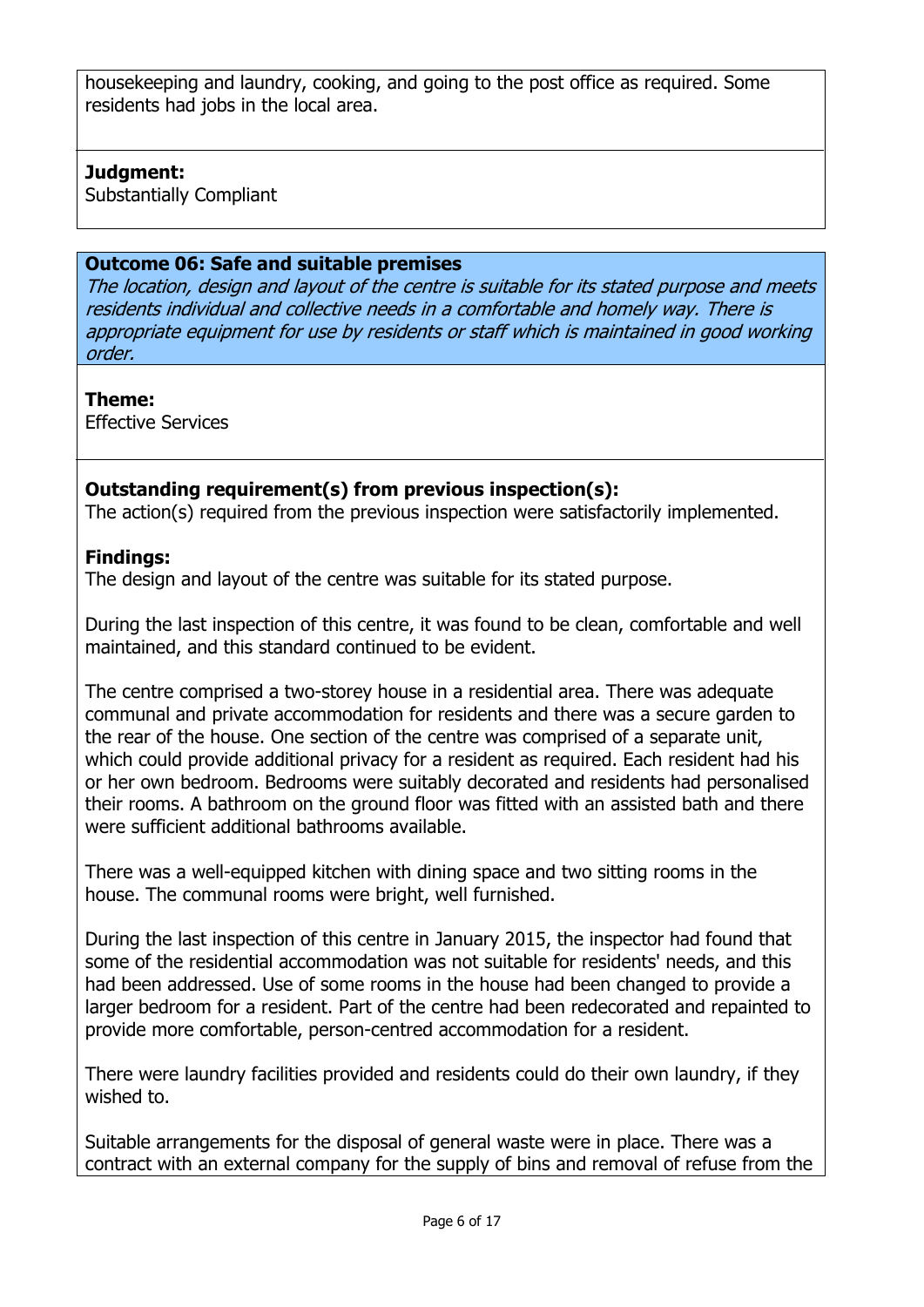centre. No clinical waste was being generated.

### **Judgment:**

**Compliant** 

### **Outcome 07: Health and Safety and Risk Management**

The health and safety of residents, visitors and staff is promoted and protected.

#### **Theme:**

Effective Services

# **Outstanding requirement(s) from previous inspection(s):**

The action(s) required from the previous inspection were satisfactorily implemented.

### **Findings:**

There were systems in place to protect the health and safety of residents, visitors and staff. However, some improvement to risk management was required.

There was a health and safety statement, a risk management policy and risk register which identified measures in place to control identified risks. In addition to environmental risks, personal risks specific to residents had been identified and control measures documented in residents' personal plans. While the centre was generally safe, there was a risk related to a bedroom door being kept open at night, at a resident's request, noted during the inspection. This risk was not included in the risk register, although the person in charge was very aware of the immediate action to be taken to control this risk if required.

The inspector reviewed fire safety procedures. The provider had introduced measures for the containment of fire. The inspector found that fire resistant doors were provided to residents' bedrooms, and that these doors closed automatically. At the time of inspection all exit doors were free from obstruction and guidance on evacuation of the building was displayed.

The organisation's fire safety officer carried out annual fire safety checks in the centre. However, there was insufficient evidence to indicate that controls or corrective measures had been introduced in respect of all identified fire safety risks. The inspector read the most recent report which had been completed in September 2016. While the report identified some fire safety risks, there was no record of a plan or timeframes to address these risks.

All staff had received formal fire safety training. Fire drills were being completed six times each year, which was recommended within the organisation, including two fire drills at night. Records of fire drills were kept and included information such as the total time taken to evacuate the centre. Records indicated that all evacuations, including the night evacuations, had been completed in a timely manner. The person in charge planned fire drills to ensure that each staff member had the opportunity to take part.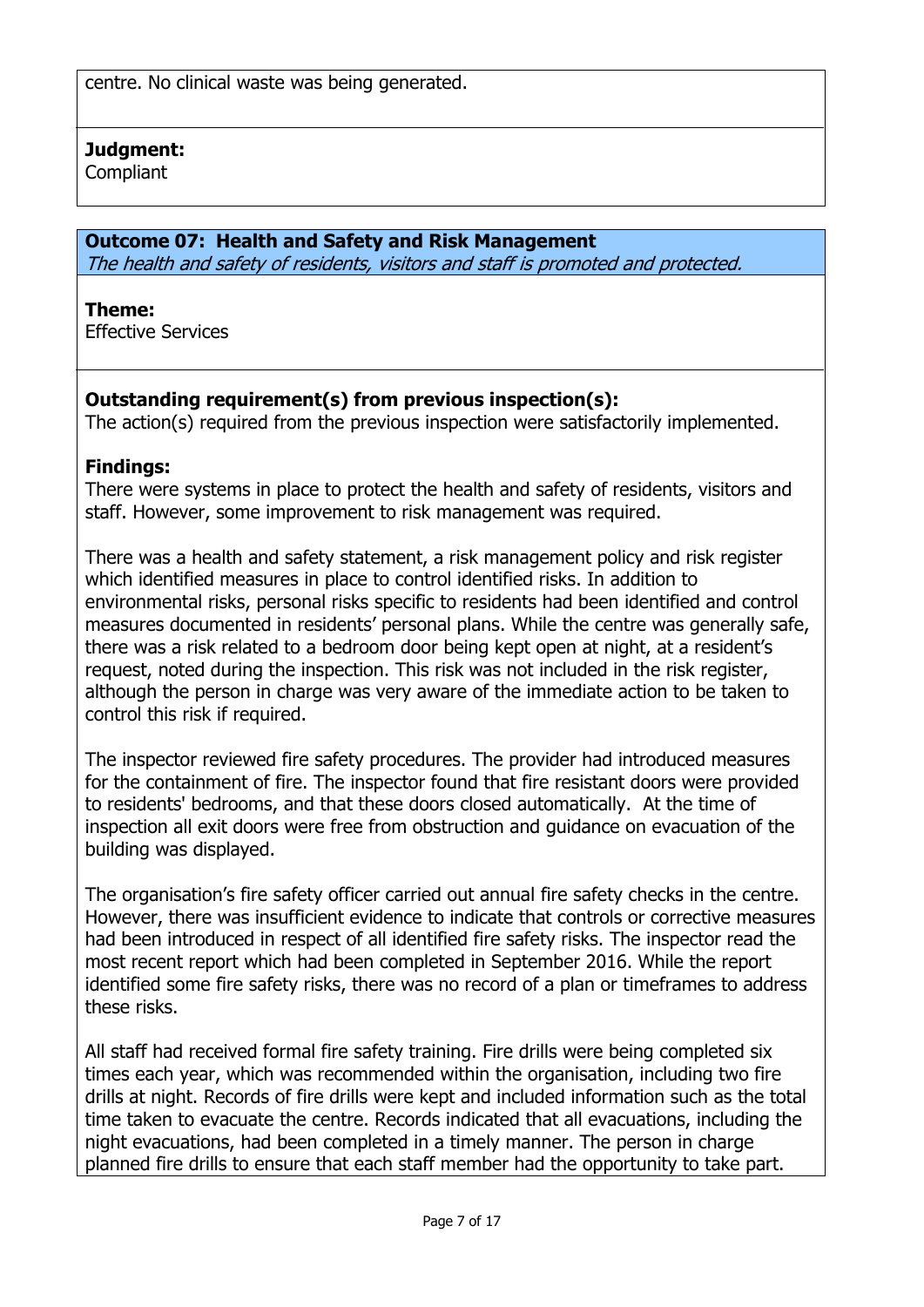The inspector spoke with some residents who confirmed that they had participated in fire drills. They stated that the fire alarm would awaken them at night and they explained how they would evacuate the building.

There were up-to-date servicing records that indicated that fire extinguishers, emergency lighting, the central heating boiler, and the fire alarm system had been suitably serviced. Systems were also in place for frequent checking of escape routes, fire alarms, fire extinguishers and emergency lighting. There was also a quarterly health and safety audit carried out in the centre. During the last inspection of this centre in January 2015 it was found that improvement to placing and servicing of emergency lighting was required. On this inspection this had been addressed. Additional emergency lighting had been provided in one area of the centre, and there were records to confirm that emergency lighting was being regularly checked and serviced.

There were emergency plans which provided clear guidance to staff in the event of a number of different types of emergencies and included arrangements for alternative accommodation.

All staff had received up to date training in moving and handling.

### **Judgment:**

Non Compliant - Moderate

### **Outcome 08: Safeguarding and Safety**

Measures to protect residents being harmed or suffering abuse are in place and appropriate action is taken in response to allegations, disclosures or suspected abuse. Residents are assisted and supported to develop the knowledge, self-awareness, understanding and skills needed for self-care and protection. Residents are provided with emotional, behavioural and therapeutic support that promotes a positive approach to behaviour that challenges. A restraint-free environment is promoted.

### **Theme:**

Safe Services

# **Outstanding requirement(s) from previous inspection(s):**

No actions were required from the previous inspection.

### **Findings:**

There were measures in place to protect residents from being harmed or abused.

There was a policy on adult safeguarding, and a training schedule which ensured that all staff had attended safeguarding training.

The person in charge was knowledgeable regarding her responsibilities in relation to adult protection, and was clear on how she would respond to any allegation or suspicion of abuse. There was designated safeguarding officer, whose contact details were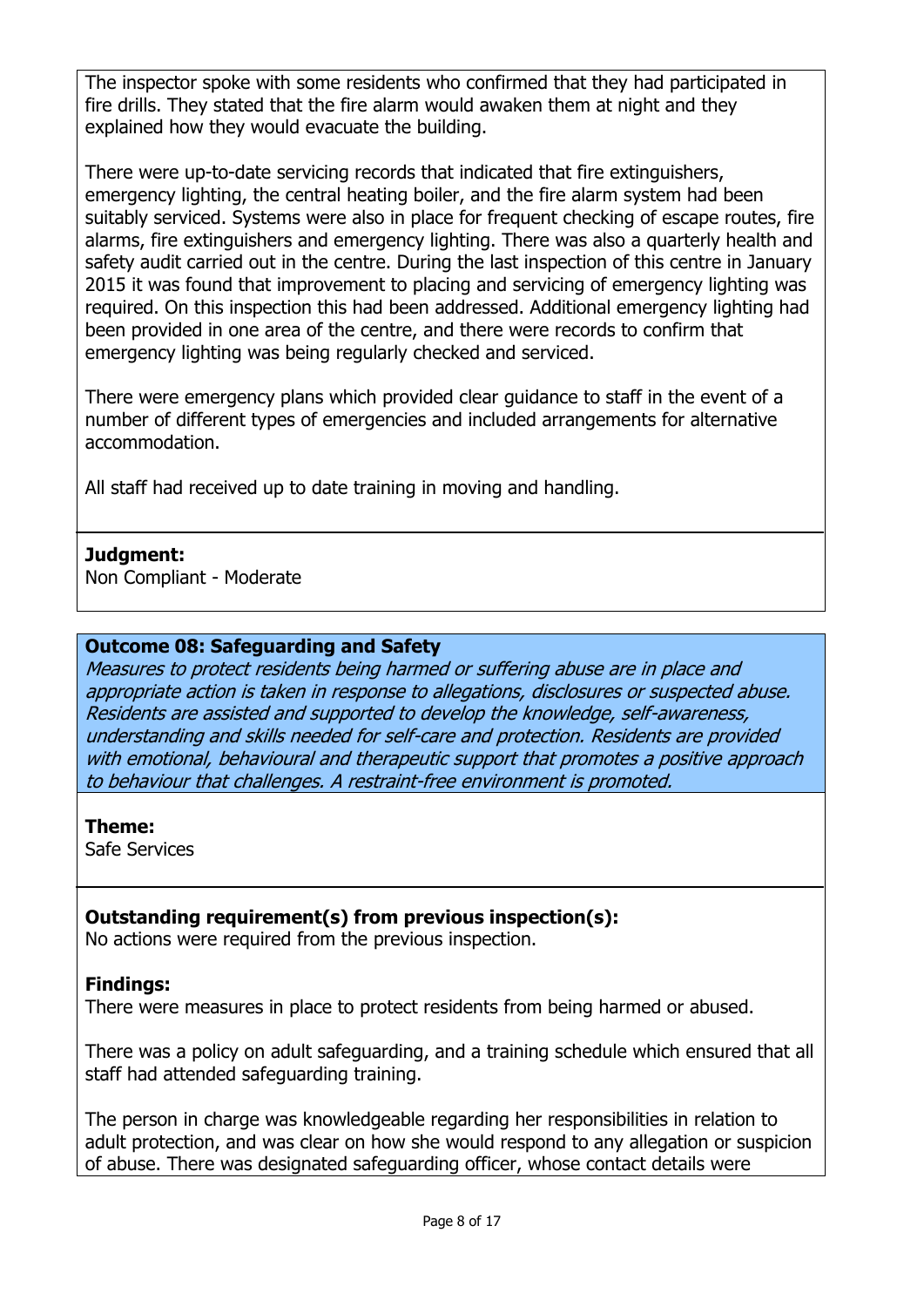displayed. There was a confidential recipient available to support residents, whose picture and contact details were also clearly displayed.

Residents confirmed to the inspector that they were well supported by staff, felt safe living in the centre, and knew who to speak to if they had any concerns.

The inspector observed staff interacting with residents in a respectful and friendly manner. Intimate care plans had been developed for each resident to guide staff in the safe and appropriate delivery of intimate care.

While there were no residents in the centre with significant behaviours that challenged, there were suitable supports in place to support residents' emotional and psychological needs. For example, the service of a multidisciplinary team, including psychology and psychiatry services, was available to support residents and to guide staff, and there was a policy on responding to behaviours that challenge. The inspector viewed some plans which had been developed for the emotional support of residents and found that they were detailed, informative and person-centred.

There were no residents using bed rails or any other form of physical restraint. Chemical restraint was not being used for behaviour management in the centre.

# **Judgment:**

**Compliant** 

### **Outcome 11. Healthcare Needs**

Residents are supported on an individual basis to achieve and enjoy the best possible health.

### **Theme:**

Health and Development

# **Outstanding requirement(s) from previous inspection(s):**

No actions were required from the previous inspection.

### **Findings:**

Residents' health care needs were met and they had access to appropriate medical and health care services.

All residents had access to their own general practitioners (GPs) of choice, and had attended annual medical checks. There was a medical officer employed by the organisation, to provide additional medical support as required. Residents also had access to a range of health care professionals in the organisation. These included a psychologist, psychiatrist, speech and language therapist, an occupational therapist, a dietician, and a physiotherapist. Residents had also had regular appointments with dentists, opticians and podiatrists. Records of healthcare consultations were retained.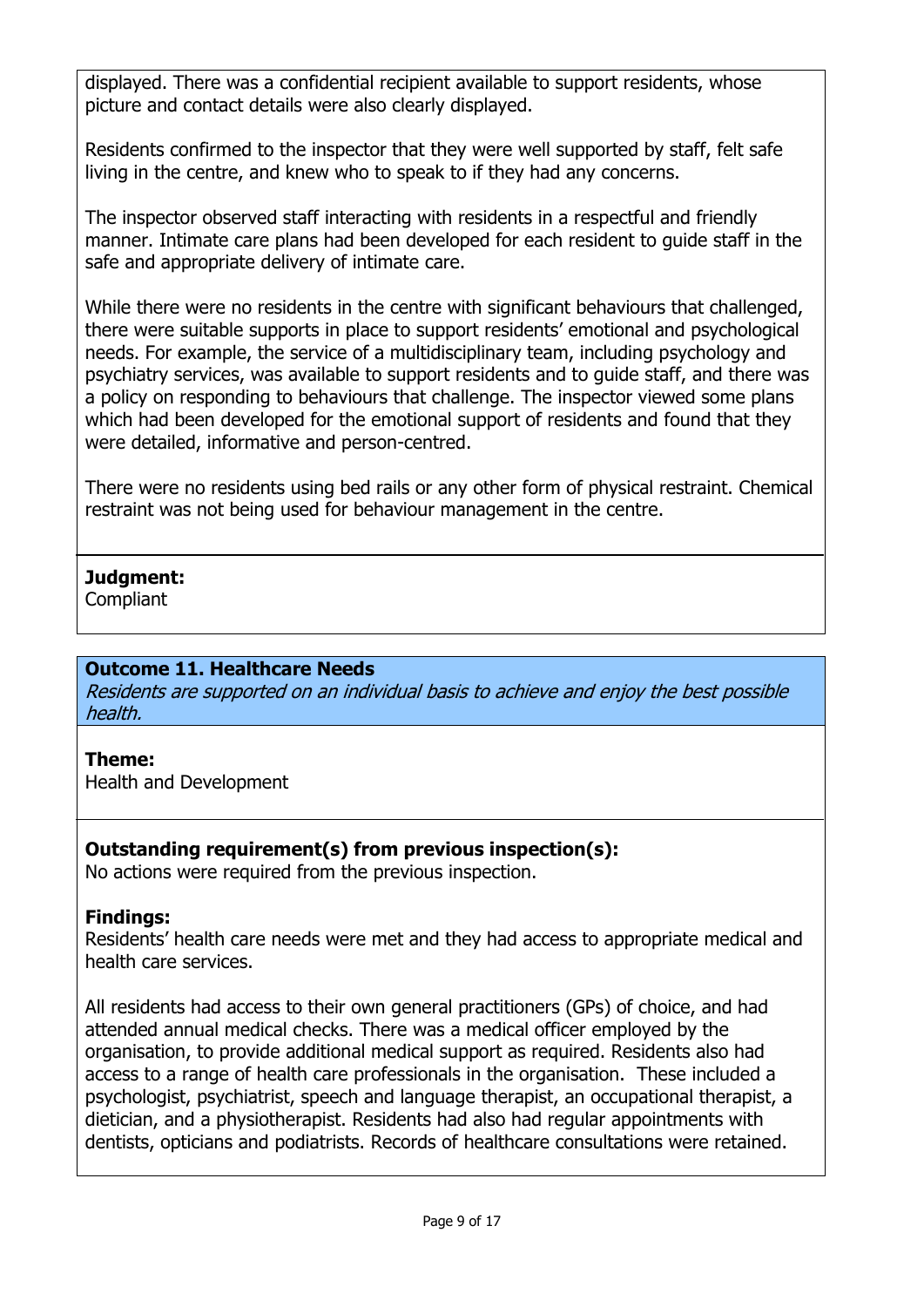At the time of inspection, residents in this centre were generally well and had good physical health. There were no residents with diabetes, coeliac disease, weight management issues, or epilepsy. There were no residents with dementia or requiring end of life care. None of the residents had wounds or pressure ulcers.

The inspector found that residents' nutritional needs were well-monitored and monthly weights were recorded for all residents. A resident required a modified consistency diet and this was being supplied in line with the requirements of the speech and language therapist.

All residents were supported and encouraged by staff to eat healthy balanced diets and participate in exercise, such as walking, swimming and exercise classes. Residents had unlimited access to the kitchen, and were involved in meal planning.

# **Judgment:**

**Compliant** 

# **Outcome 12. Medication Management**

Each resident is protected by the designated centres policies and procedures for medication management.

# **Theme:**

Health and Development

# **Outstanding requirement(s) from previous inspection(s):**

The action(s) required from the previous inspection were satisfactorily implemented.

# **Findings:**

There were safe medication management practices in place in the centre. During the last inspection of this centre in January 2015, the inspector had identified some issues that required improvement, and these had been addressed.

The inspector reviewed a sample of prescription and administration records and noted that the information required to guide staff in safe medication administration was present. Names of medications, times and routes of administration and signatures of the staff members administering the medications were clearly recorded. The maximum dosages of p.r.n. (as required) medications were prescribed with clear guidance on administration. Where medication was required to be administered crushed, it had been prescribed as such. There were colour photographs of each resident available to verify identity, if required.

There were appropriate systems for the ordering, storage and return of medication. All medication was securely stored in a locked cabinet, in which unused and out-of-date medication was sufficiently segregated from other current medication prior to its return to the pharmacy.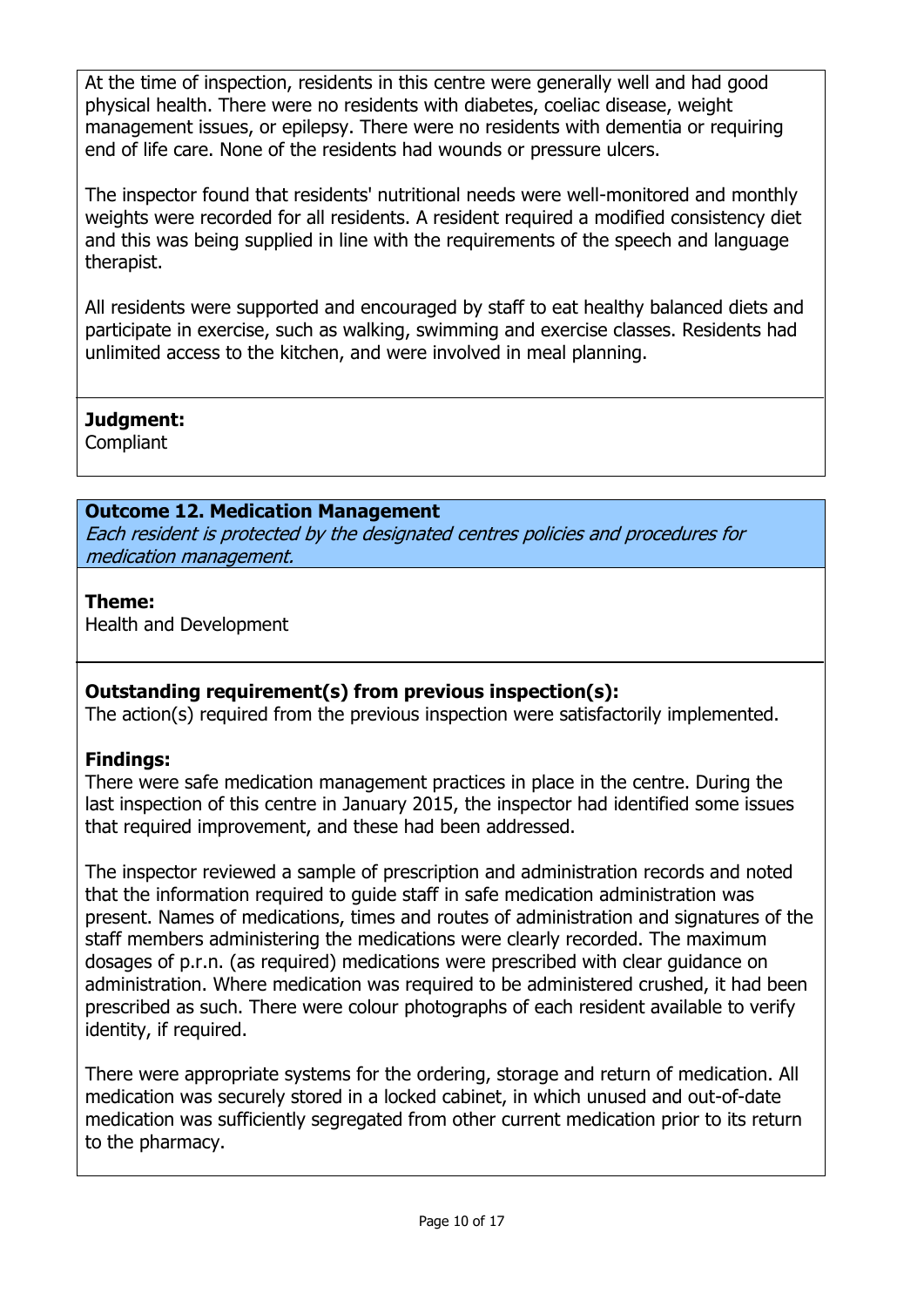There was a medication management policy to guide staff. Training records indicated that all staff who were involved in administration of medication had received training to do this safely.

Self administration assessments had been carried out for all residents, and where appropriate, had been implemented.

During the last inspection, the inspector found that improvement was required to the medication policy, staff training and management of medication errors. On this inspection, the inspector found that improvements had been put in place to address these issues. For example, the medication policy had been reviewed to provide guidance of the use of the current medication system, staff had received additional training, and the process for addressing medication errors had been reviewed and strengthened.

# **Judgment:**

**Compliant** 

### **Outcome 14: Governance and Management**

The quality of care and experience of the residents are monitored and developed on an ongoing basis. Effective management systems are in place that support and promote the delivery of safe, quality care services. There is a clearly defined management structure that identifies the lines of authority and accountability. The centre is managed by a suitably qualified, skilled and experienced person with authority, accountability and responsibility for the provision of the service.

### **Theme:**

Leadership, Governance and Management

# **Outstanding requirement(s) from previous inspection(s):**

The action(s) required from the previous inspection were satisfactorily implemented.

# **Findings:**

The provider had established a suitable management structure to ensure delivery of suitable care and support to residents.

There was a clearly defined management structure that identified the lines of authority and accountability, and there were systems in place to review and improve the quality of service. During the previous inspection in January 2015, improvement to the hours of the person in charge, and submission of required registration documentation required improvement, and these had been addressed.

The person in charge was suitably skilled to manage the centre. She was knowledgeable about the requirements of the regulations, had a good overview of the support needs and personal plans of residents, and was clear about her role and responsibilities.

Both the person in charge, and staff who met with the inspector in the centre, knew the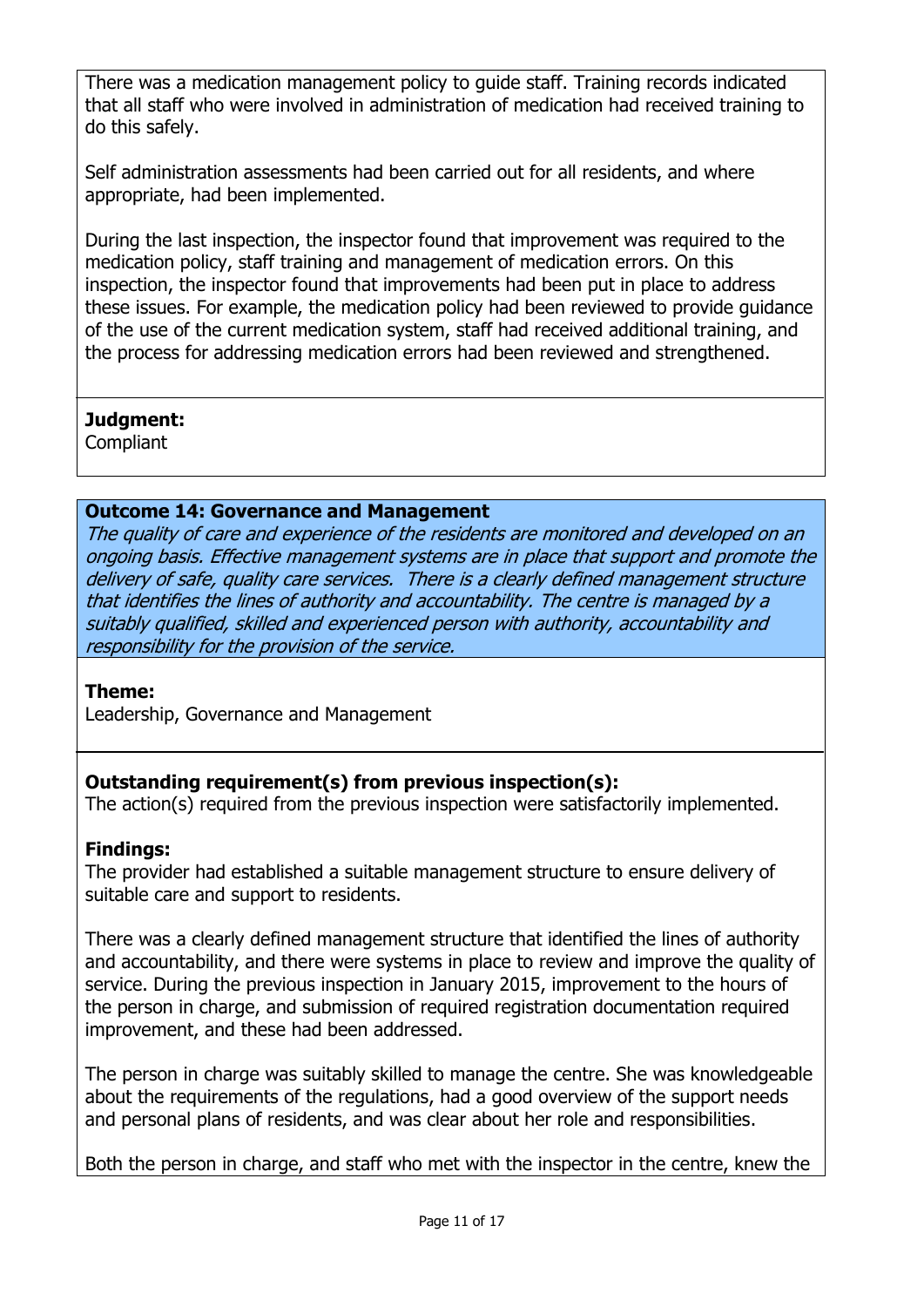care needs of residents and demonstrated a commitment to improving the service offered to these residents.

There were systems in place for monitoring the quality and safety of care. Accidents and incidents were recorded and kept under review by the person in charge for the purpose of identifying trends. However, the number of incidents was low and there were no trends emerging. There was also a system for the review of complaints, although there had been no complaints made in, or about, the centre. Monthly medication counts were carried out by staff, as well as quarterly medication audits. The inspector reviewed samples of these audits, and found that both showed high levels of compliance.

Managers of other services in the organisation carried out unannounced visits to the centre every six months to review various aspects of the quality and safety of the service. Findings from these audits were communicated to the person in charge. There had been no actions arising from the most recent audit. An annual review of the quality of the service had also been undertaken.

During the last inspection, the inspector found that the person in charge did not have sufficient management time allocated to enable her to complete all her management roles. Since then, the person in charge's hours dedicated to management functions had been suitably adjusted. At the time of the last inspection, it was also found that some documents required for the registration process had not been supplied to HIQA, and this had been addressed shortly after the inspection.

### **Judgment:**

**Compliant** 

### **Outcome 17: Workforce**

There are appropriate staff numbers and skill mix to meet the assessed needs of residents and the safe delivery of services. Residents receive continuity of care. Staff have up-to-date mandatory training and access to education and training to meet the needs of residents. All staff and volunteers are supervised on an appropriate basis, and recruited, selected and vetted in accordance with best recruitment practice.

### **Theme:**

Responsive Workforce

# **Outstanding requirement(s) from previous inspection(s):**

The action(s) required from the previous inspection were satisfactorily implemented.

# **Findings:**

There were appropriate staff numbers and skill mix to meet the assessed needs of residents, at the time of inspection. During the last inspection of this centre in January 2015, improvements to staffing levels, staff training and staff supervision were required, and these had been addressed.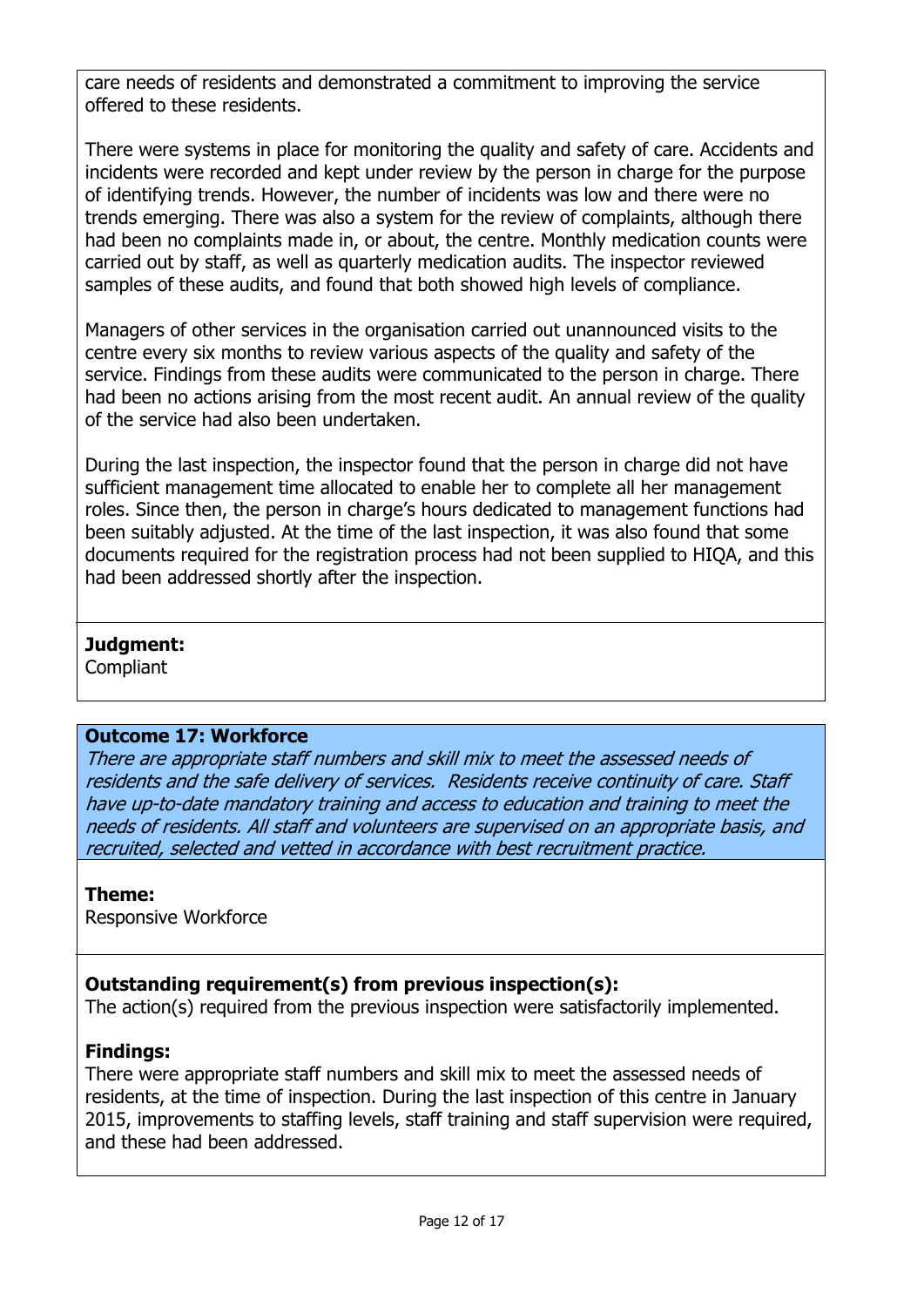The person in charge maintained a planned and actual staffing roster, which reflected staffing at the time of inspection.

Staff accompanied residents who required support, when they wanted to do things in the local community such as going shopping, to concerts, for medical appointments, or to do personal business such as banking. Staff were always present when residents were in the centre, including at night time. Separate staff supported residents who attended day services. During the last inspection of this centre the inspector found that there were times when staff were not present in the centre to support residents, and this had now been addressed. Staffing levels had been adjusted and increased to ensure that staff were working in the centre every day of the week.

The inspector observed staff interacting with residents in a respectful and friendly manner. Residents were clearly comfortable in the company of staff and they told the inspector that staff cared for, and supported, them very well.

Staff training had been organised as required. Training records confirmed that all staff had received mandatory training in fire safety, safeguarding, and manual handling, in addition to behaviour management training. Staff had also received training including safe medication administration and food safety. The need for additional food safety and medication for staff had been identified at the last inspection and this had been addressed.

Staff supervision was found to be inadequate during the last inspection, and this had been addressed. The person in charge carried out planned supervision meetings with staff every two months.

Staff recruitment was not examined during this inspection.

# **Judgment:**

**Compliant** 

### **Outcome 18: Records and documentation**

The records listed in Part 6 of the Health Act 2007 (Care and Support of Residents in Designated Centres for Persons (Children and Adults) with Disabilities) Regulations 2013 are maintained in a manner so as to ensure completeness, accuracy and ease of retrieval. The designated centre is adequately insured against accidents or injury to residents, staff and visitors. The designated centre has all of the written operational policies as required by Schedule 5 of the Health Act 2007 (Care and Support of Residents in Designated Centres for Persons (Children and Adults) with Disabilities) Regulations 2013.

### **Theme:**

Use of Information

# **Outstanding requirement(s) from previous inspection(s):**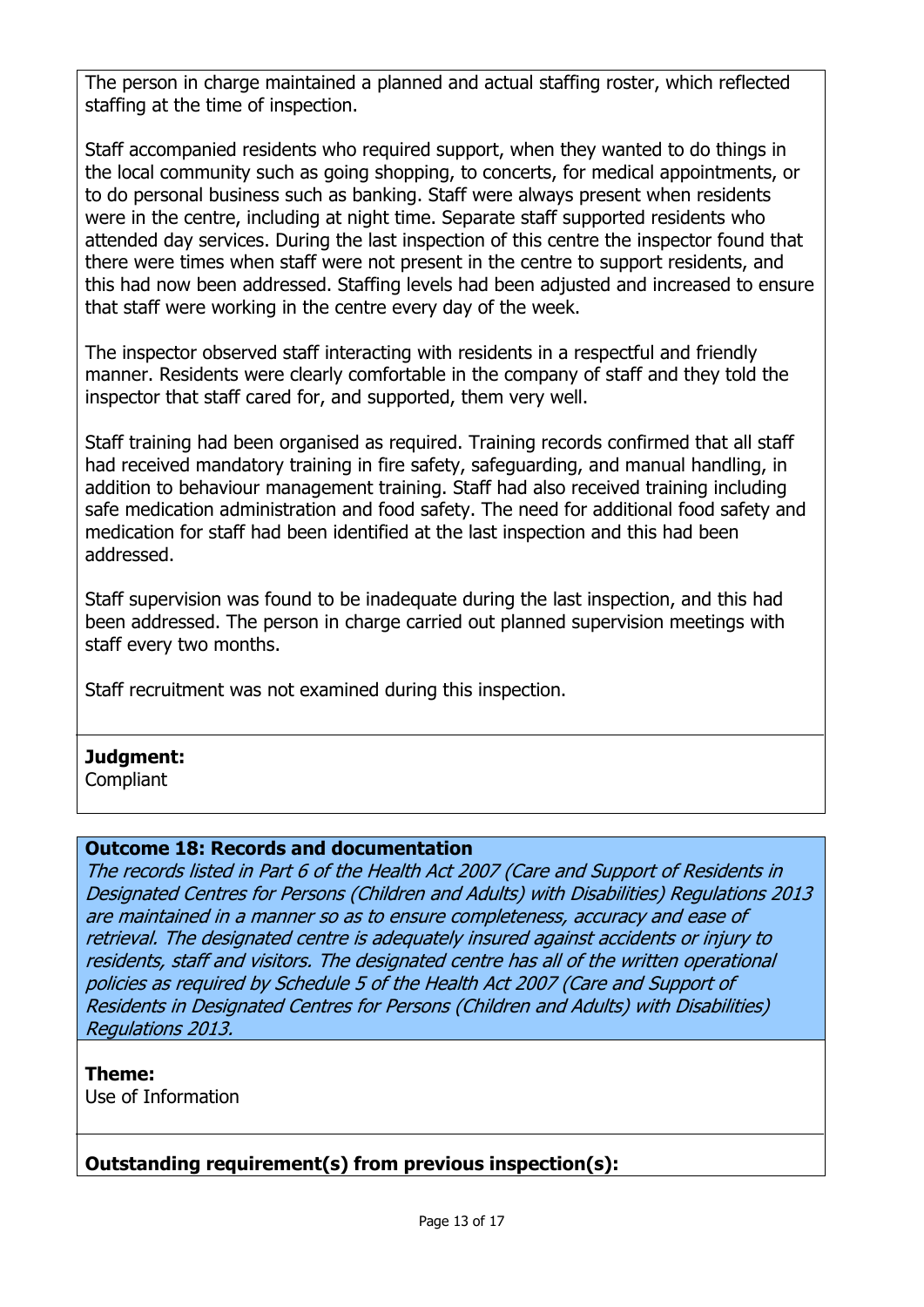Some action(s) required from the previous inspection were not satisfactorily implemented.

# **Findings:**

This outcome was not examined in full at this inspection, although the actions required from the previous inspection were reviewed.

Overall, the inspector found that the records required by the regulations were maintained in the centre, although some improvement was required to directory of residents, and retrieval of records.

During the course of the inspection, a range of documents, such as medication records, health and social care documentation, health and safety information, and operational polices were viewed, and were found to be suitable.

During the last inspection of the centre in January 2015, the inspector found that the directory of residents required improvement. Since then this had been largely addressed, but improvement to one aspect of the directory was still required. Although most of the required information was being recorded, the name and address of the authority, organisation or other body, which arranged each resident's admission to the centre was not being recorded.

The storage of documents also required improvement as some records requested during the inspection were not readily available to view.

# **Judgment:**

Non Compliant - Moderate

# **Closing the Visit**

At the close of the inspection a feedback meeting was held to report on the inspection findings.

### **Acknowledgements**

The inspector wishes to acknowledge the cooperation and assistance of all the people who participated in the inspection.

# **Report Compiled by:**

Jackie Warren Inspector of Social Services Regulation Directorate Health Information and Quality Authority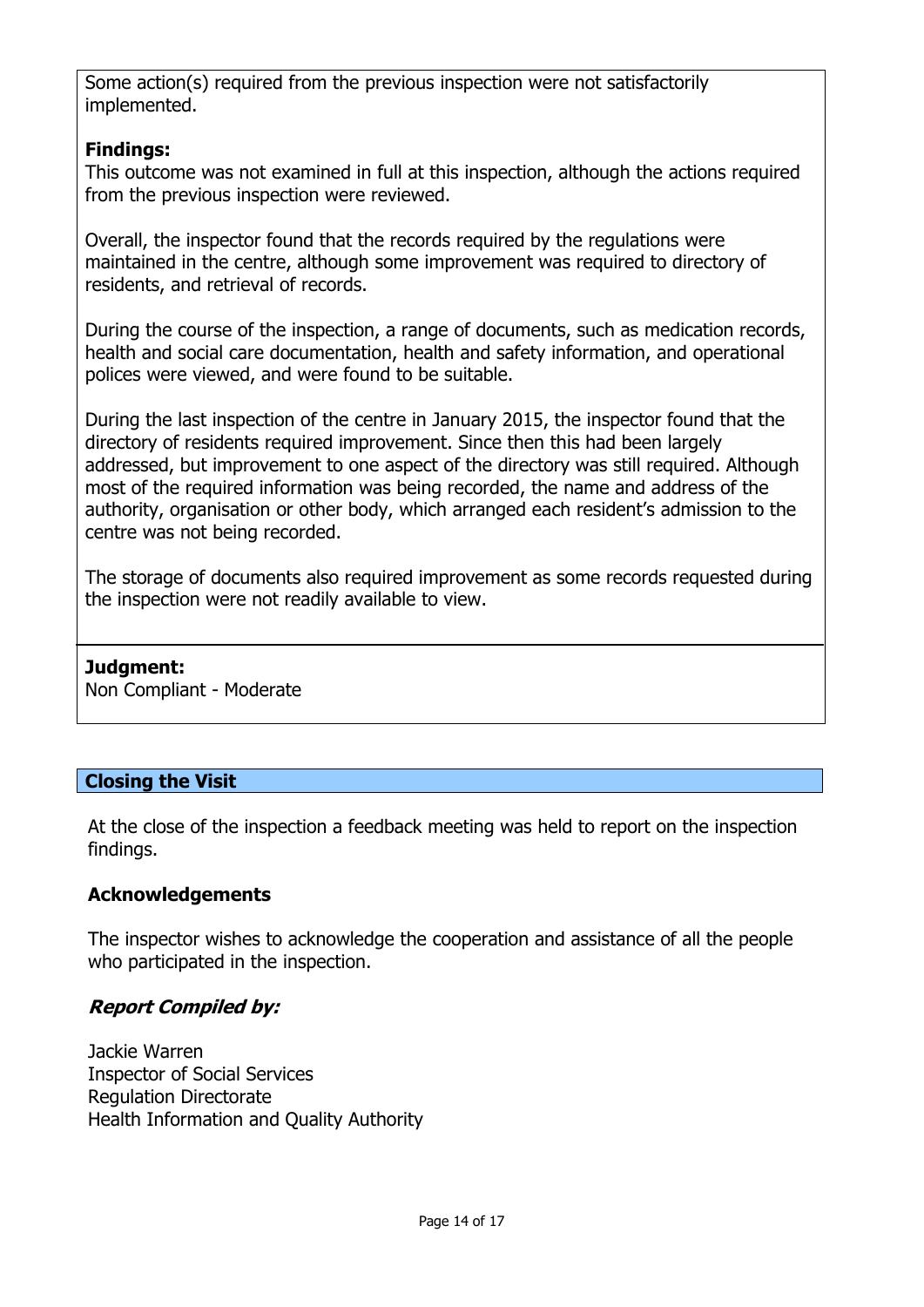# **Health Information and Quality Authority Regulation Directorate**



# **Action Plan**

**Provider's response to inspection report<sup>1</sup>**

| A designated centre for people with disabilities |
|--------------------------------------------------|
| operated by St Michael's House                   |
|                                                  |
| OSV-0002351                                      |
|                                                  |
| 27 April 2017                                    |
|                                                  |
| 29 May 2017                                      |
|                                                  |

#### **Requirements**

This section sets out the actions that must be taken by the provider or person in charge to ensure compliance with the Health Act 2007 (Care and Support of Residents in Designated Centres for Persons (Children And Adults) With Disabilities) Regulations 2013, Health Act 2007 (Registration of Designated Centres for Persons (Children and Adults with Disabilities) Regulations 2013 and the National Standards for Residential Services for Children and Adults with Disabilities.

All registered providers should take note that failure to fulfil your legal obligations and/or failure to implement appropriate and timely action to address the non compliances identified in this action plan may result in enforcement action and/or prosecution, pursuant to the Health Act 2007, as amended, and Regulations made thereunder.

### **Outcome 05: Social Care Needs**

**Theme:** Effective Services

### **The Registered Provider is failing to comply with a regulatory requirement in the following respect:**

Some social care plans were not recorded in sufficient detail to guide practice.

### **1. Action Required:**

 $\overline{a}$ 

Under Regulation 05 (2) you are required to: Put in place arrangements to meet the

 $<sup>1</sup>$  The Authority reserves the right to edit responses received for reasons including: clarity; completeness; and,</sup> compliance with legal norms.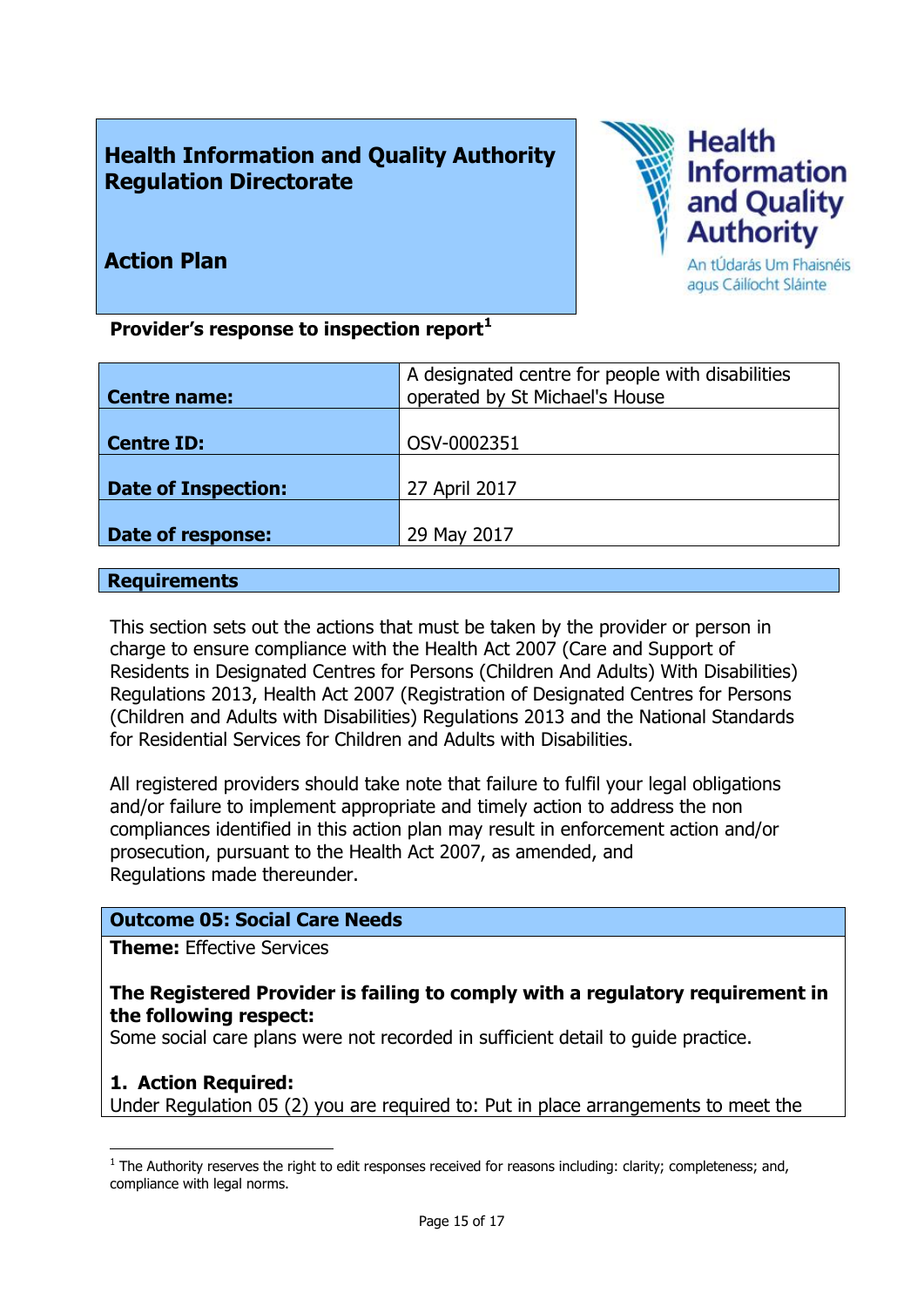assessed needs of each resident.

### **Please state the actions you have taken or are planning to take:**

There has been a full review of residents social care plans and a tracker in place to reflect timelines in the development and achievement of their goals

### **Proposed Timescale:** 30/04/2017

### **Outcome 07: Health and Safety and Risk Management**

**Theme:** Effective Services

#### **The Registered Provider is failing to comply with a regulatory requirement in the following respect:**

There was a risk identified for which no controls had been recorded to guide all staff.

### **2. Action Required:**

Under Regulation 26 (1) (b) you are required to: Ensure that the risk management policy includes the measures and actions in place to control the risks identified.

### **Please state the actions you have taken or are planning to take:**

A risk assessment has been completed and the risk has been reflected on the risk register

Staff guidelines have been review and controls are now in place to ensure the risk is managed

# **Proposed Timescale:** 30/04/2017

**Theme:** Effective Services

### **The Registered Provider is failing to comply with a regulatory requirement in the following respect:**

There was insufficient evidence to indicate that controls or corrective measures had been introduced in respect of all fire safety risks identified during an audit. There was no record of a plan or timeframes to address these risks.

# **3. Action Required:**

Under Regulation 28 (2) (b)(ii) you are required to: Make adequate arrangements for reviewing fire precautions.

### **Please state the actions you have taken or are planning to take:**

Technical Services review environmental actions to determine, Whether it falls under the maintenance remit and if so an event to address the issue is set up on their facilities management system.

If not the required works are assessed and costed for inclusion on a capital expenditure list. Once it has been included on a capital expenditure list it is also added to an organisational fire risk register. This is a systematic risk based approach to addressing environmental fire actions arising in the fire feedback reports.